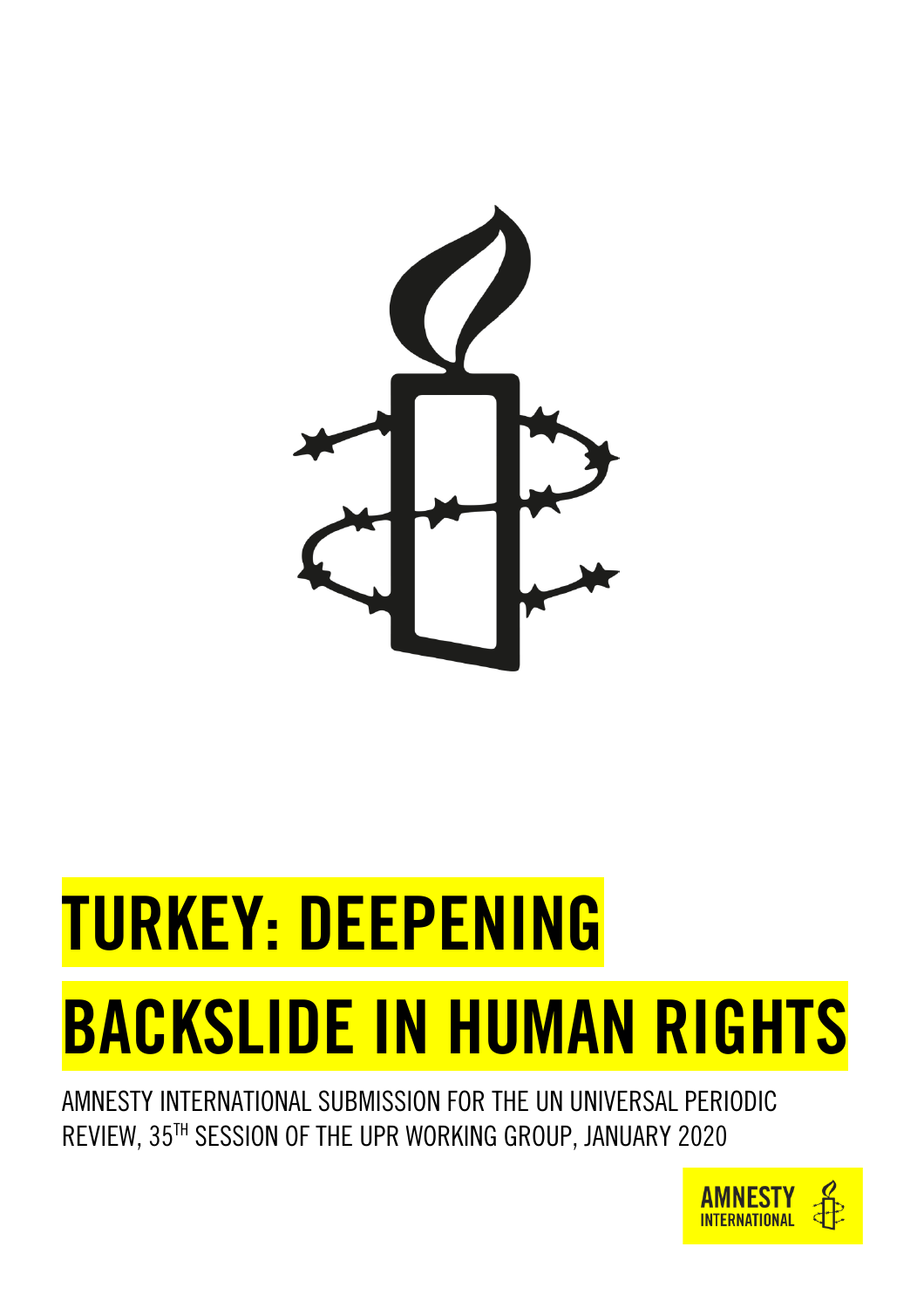Amnesty International is a global movement of more than 7 million people who campaign for a world where human rights are enjoyed by all.

Our vision is for every person to enjoy all the rights enshrined in the Universal Declaration of Human Rights and other international human rights standards.

We are independent of any government, political ideology, economic interest or religion and are funded mainly by our membership and public donations.

© Amnesty International 2016

Except where otherwise noted, content in this document is licensed under a Creative Commons (attribution, non-commercial, no derivatives, international 4.0) licence. <https://creativecommons.org/licenses/by-nc-nd/4.0/legalcode>

For more information please visit the permissions page on our website[: www.amnesty.org](http://www.amnesty.org/) Where material is attributed to a copyright owner other than Amnesty International this material is not subject to the Creative Commons licence. First published in 2016

by Amnesty International Ltd

Peter Benenson House, 1 Easton Street London WC1X 0DW, UK

Index: EUR 44/0834/2019 August 2019 Original language: English



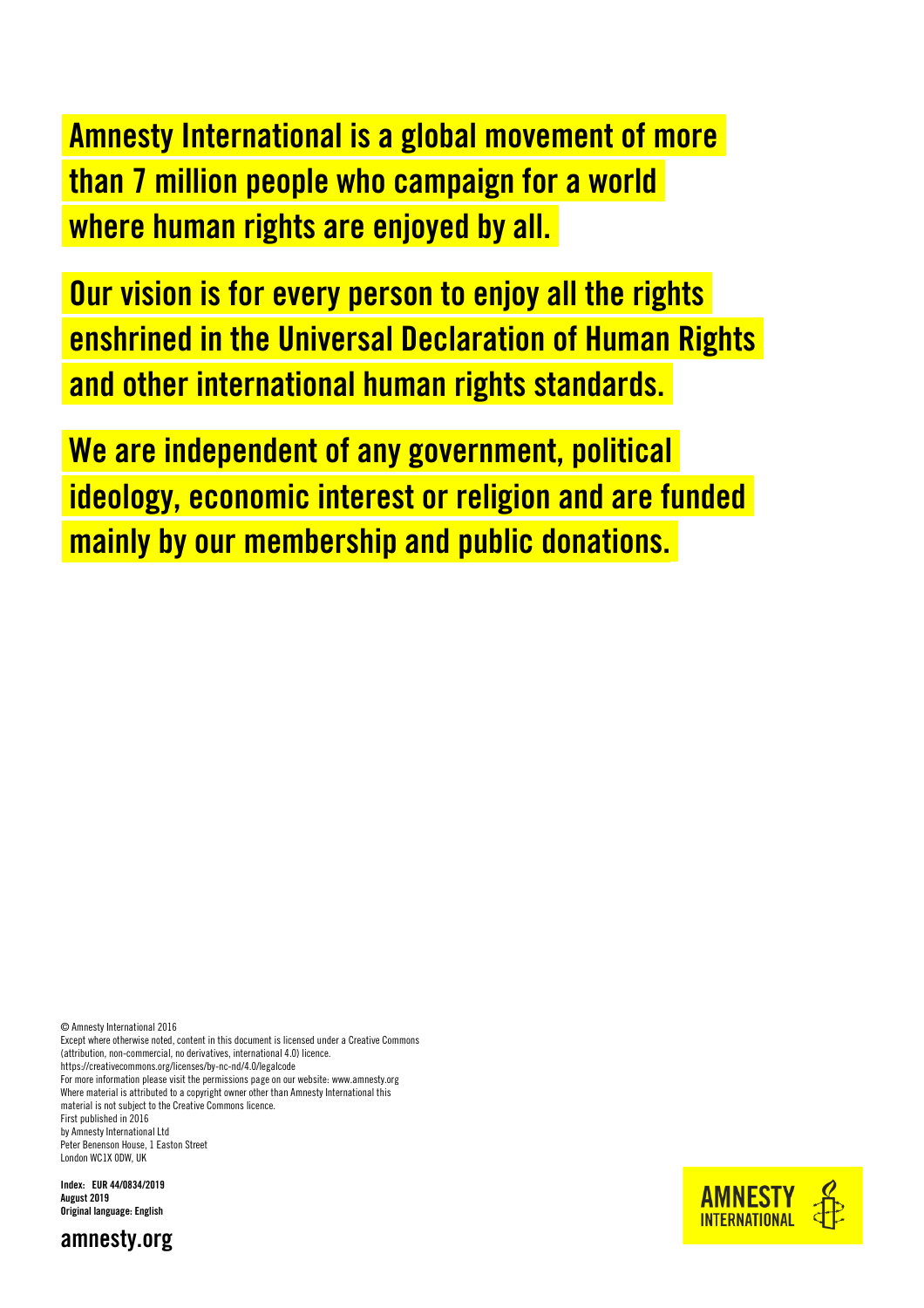# **CONTENTS**

| <b>INTRODUCTION</b>                                                      | 4  |
|--------------------------------------------------------------------------|----|
| FOLLOW UP TO THE PREVIOUS REVIEW                                         | 4  |
| INDEPENDENCE OF THE JUDICIARY                                            | 4  |
| FREEDOM OF EXPRESSION AND PEACEFUL ASSEMBLY                              | 4  |
| INTERNATIONAL TREATIES AND BODIES                                        | 5  |
| HUMAN RIGHTS SITUATION ON THE GROUND                                     | 6  |
| INDEPENDENCE OF JUDICIARY, ARBITRARY DETENTIONS AND ABUSIVE PROSECUTIONS | 6  |
| SUMMARY DISMISSALS FROM PUBLIC SERVICE AND LACK OF AN EFFECTIVE REMEDY   | 8  |
| THE RIGHTS TO FREEDOM OF EXPRESSION, ASSOCIATION AND PEACEFUL ASSEMBLY   | 9  |
| ALLEGATIONS OF TORTURE AND OTHER ILL-TREATMENT                           | 11 |
| RECOMMENDATION FOR ACTION BY THE STATE UNDER REVIEW                      | 13 |
| ANNFX                                                                    | 15 |

## CONTACT US **CONTACT US** JOIN THE CONVERSATION



 $\sum$  [info@amnesty.org](mailto:info@amnesty.org)

 $\bigotimes$  +44 (0)20 7413 5500



[www.facebook.com/AmnestyGlobal](http://www.facebook.com/AmnestyGlobal)





@AmnestyOnline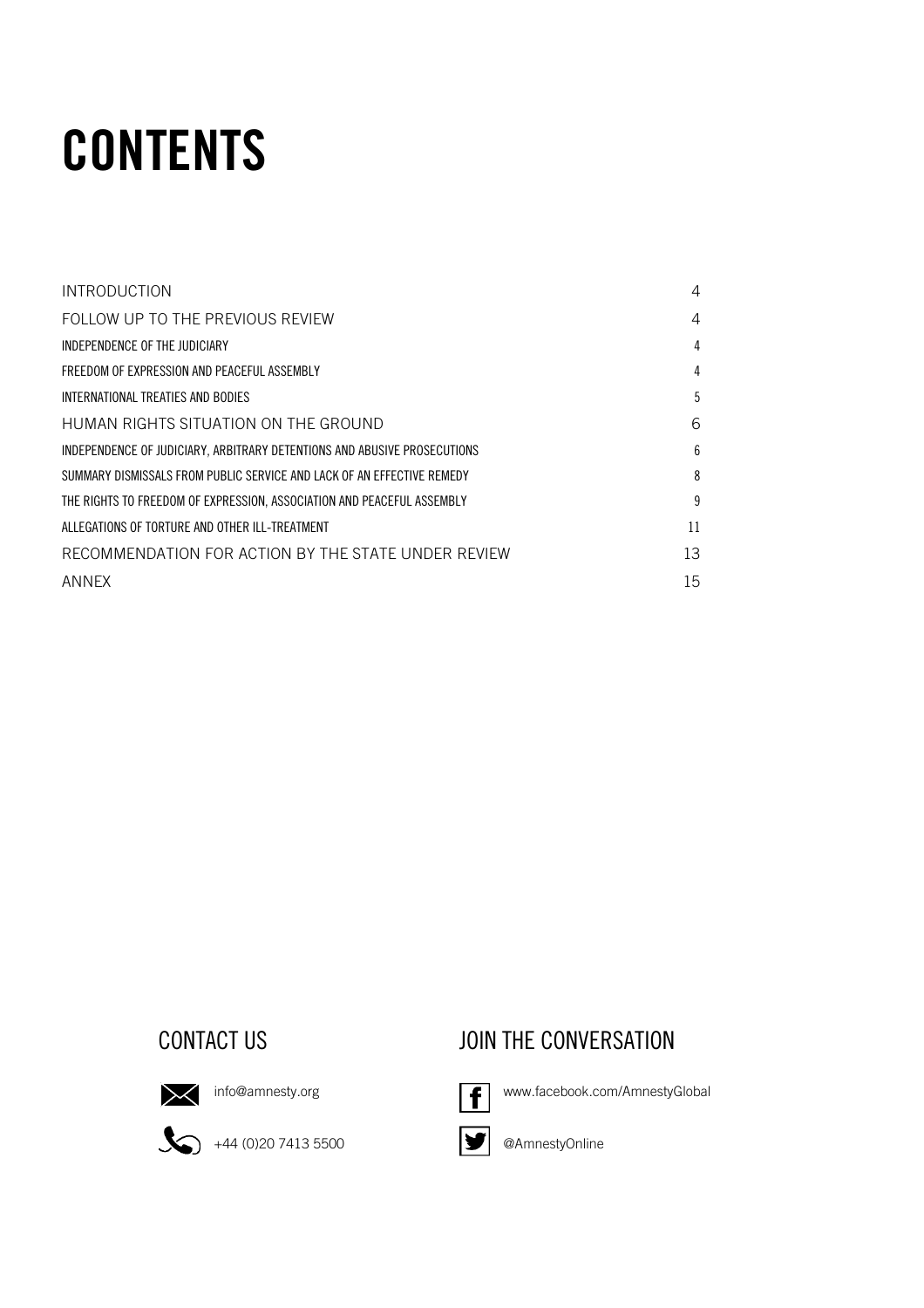# <span id="page-3-0"></span>**INTRODUCTION**

This submission was prepared for the Universal Periodic Review (UPR) of Turkey in January 2020. In it, Amnesty International evaluates the implementation of recommendations made to Turkey in its previous UPR, including in relation to independence of the judiciary, freedom of expression and peaceful assembly, and the implementation of the rulings of the European Court of Human Rights.

With regard to the human rights situation on the ground, Amnesty International raises concern about the independence of the judiciary, arbitrary detentions and abusive prosecutions; summary dismissals from public service and lack of an effective remedy for public sector workers dismissed by executive decrees during the state of emergency; the rights to freedom of expression, association and peaceful assembly; and allegations of torture and other ill-treatment.

# <span id="page-3-1"></span>FOLLOW UP TO THE PREVIOUS REVIEW

With rapid deterioration of the human rights situation during the two-year state of emergency that finally ended on 18 July 2018, Turkey has failed to progress with the implementation of many of the recommendations it accepted during its previous Universal Periodic Review.<sup>1</sup>

During and since the end of the state of emergency, authorities have continued to crack down on peaceful dissent and maintain a climate of fear through lengthy and punitive pre-trial detention, abusive prosecutions, blanket bans on peaceful assemblies, arbitrary dismissals of public sector workers and closure of civil society organizations and media outlets.

## <span id="page-3-2"></span>INDEPENDENCE OF THE JUDICIARY

Turkey accepted five recommendations in relation to the independence of the judiciary, including to undertake comprehensive reform of legislation to guarantee and strengthen the rule of law and to foster an independent judiciary.<sup>2</sup> Turkey also considered seven recommendations concerning the independence and impartiality of the judiciary to be already implemented or in the process of being implemented.<sup>3</sup> Yet, recent years have seen an extension of executive control over the judiciary and the justice system lacks any meaningful independence or impartiality, in particular in terrorism-related cases and other politically charged cases.

## <span id="page-3-3"></span>FREEDOM OF EXPRESSION AND PEACEFUL ASSEMBLY

Turkey accepted 12 recommendations, including to take measures to guarantee full enjoyment of the rights to freedom of expression, specifically of the press, and peaceful assembly, and ensure the Penal Code and the Anti-Terrorism Law are

 $1$  Report of the Working Group on the Universal Periodic Review – Turkey, A/HRC/29/15, 13 April 2015 and its Addendum A/HRC/29/15/Add.1.

<sup>2</sup> A/HRC/29/15 and A/HRC/29/15/Add.1, recommendations 148.36 (Italy), 148.104 (Chile), 148.105 (Slovakia), 148.106 (United States of America), and 148.107 (Singapore).

<sup>3</sup> A/HRC/29/15 and A/HRC/29/15/Add.1, recommendations 149.22 (Luxembourg), 149.23 (Denmark), 149.24 (Switzerland), 149.25 (Namibia), 149.26 (Uruguay), 149.28 (Australia), 149.29 (Austria).



INDEX: EUR 44/0834/2019 AUGUST 2019 LANGUAGE: ENGLISH

amnesty.org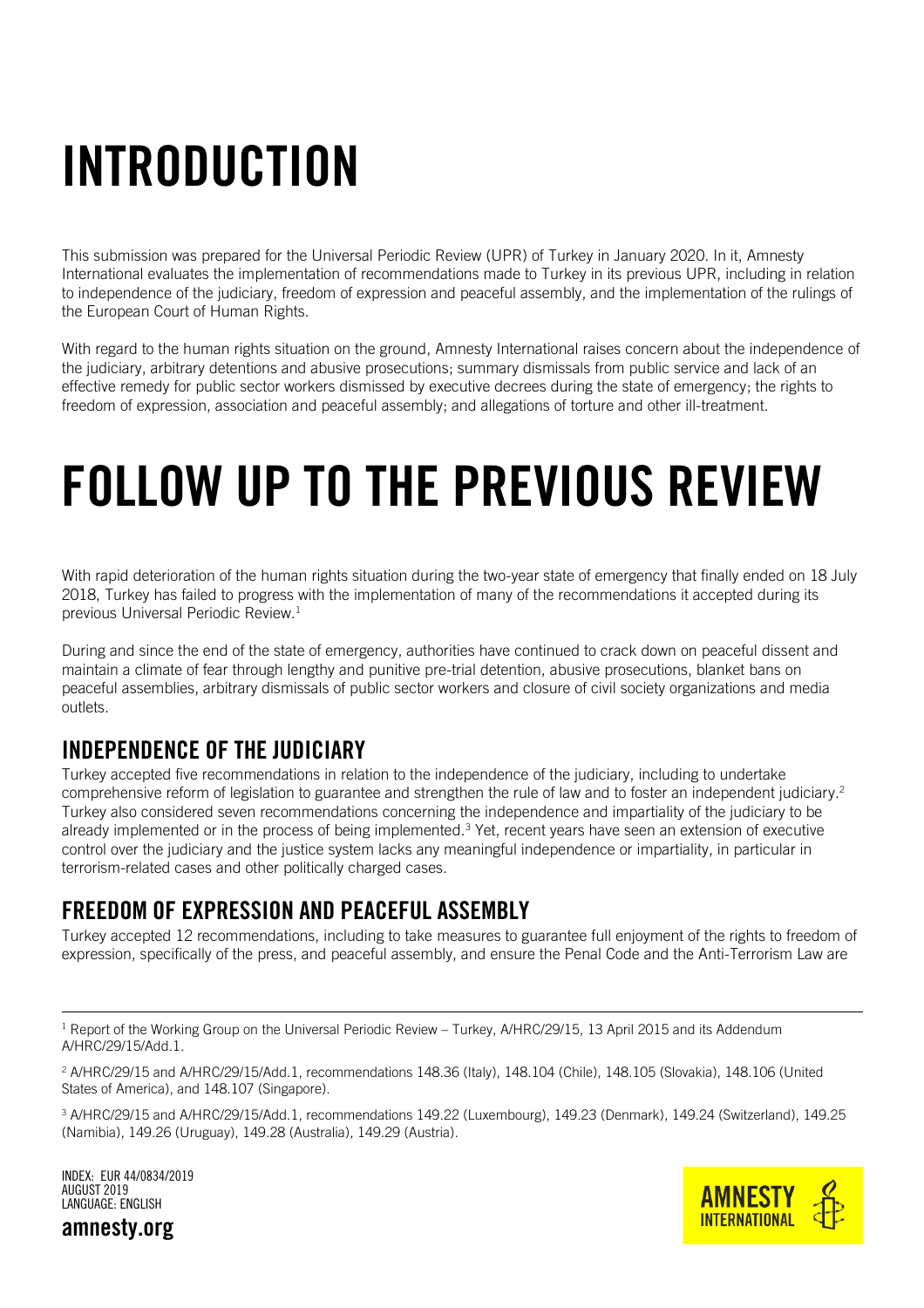consistent with international obligations.<sup>4</sup> However, many journalists and media workers continue to languish in prisons and in many investigations and prosecutions peaceful journalistic work is being presented as a "terrorism-related offence".<sup>5</sup>

Turkey also accepted a recommendation to "continue to modify and implement its legislation" on freedom of expression, peaceful assembly and association to fully meet its international human rights obligations,<sup>6</sup> and considered six recommendations to guarantee these rights, including by protecting protestors from ill-treatment, investigating allegations of abuse by officials promptly, thoroughly and independently, to be already implemented or in the process of being implemented.<sup>7</sup> Yet, the authorities continue to restrict the right to peaceful assembly arbitrarily, including after the end of the state of emergency.

### <span id="page-4-0"></span>INTERNATIONAL TREATIES AND BODIES

Turkey considered the recommendation, "to guarantee full implementation of all European Court of Human Rights (ECtHR) rulings within an adequate time frame"<sup>8</sup> to be already implemented; yet it has ignored judgments of the Court, such as in the cases of Mehmet Altan<sup>9</sup> and Selahattin Demirtas.<sup>10</sup>

Academic and writer Mehmet Altan, imprisoned since September 2016, was only bailed out of prison in June 2018, despite rulings for his release from the Constitutional Court in January 2018 and European Court of Human Rights in March 2018.

In November 2018, the ECtHR ruled that the former co-chair of the Peoples' Democracy Party (HDP), Selahattin Demirtaş who has been detained since November 2016, should be released. The Court found that Demirtaş' detention was aimed at 'stifling pluralism and limiting freedom of political debate' and that he ought to be released as a matter of urgency. However, on 13 December 2018, the Ankara 19th High Criminal Court ordered his continued detention. Following President Erdogan's public dismissal of the ECtHR ruling, stating "this [decision] does not concern us. We make our move in response and finish this work",<sup>11</sup> the Istanbul Court of Justice 2nd Criminal Chamber rejected, on 4 December 2018, Demirtaş' appeal against his conviction by the Istanbul 26th Assize Court in another case, approving his imprisonment for 4 years and 8 months. The Court had found that Demirtaş made propaganda for an armed terrorist organization during a speech he gave during Newroz (Kurdish New Year) celebrations of 2013. The case is a test case for the ECtHR's ability to offer a remedy against arbitrary detentions and prosecutions in Turkey.

<sup>4</sup> A/HRC/29/15 and A/HRC/29/15/Add.1, recommendation 148.14 (Latvia), 148.115 (Lebanon), 148.116 (Luxembourg), 148.117 (United States of America), 148.118 (Austria), 148.119 (France), 148.120 (Switzerland), 148.121 (United Kingdom of Great Britain and Northern Ireland), 148.122 (Sweden), 148.123 (Costa Rica), 148.124 (Botswana), 148.127 (Angola).

<sup>5</sup> Amnesty International, Journalism is not a crime: Crackdown on media freedom in Turkey, Index number: EUR 44/6055/2017, May 2017[, https://www.amnesty.org/download/Documents/EUR4460552017ENGLISH.PDF.](https://www.amnesty.org/download/Documents/EUR4460552017ENGLISH.PDF) 

<sup>6</sup> A/HRC/29/15, recommendation 148.125 (Finland).

<sup>7</sup> A/HRC/29/15 and A/HRC/29/15/Add.1, recommendations 149.35 (Austria), 149.36 (Germany), 149.38 (Norway), 149.39 (Czech Republic), 149.41 (France), and 149.42 (Australia).

<sup>8</sup> A/HRC/29/15, recommendation 149.3 (Germany).

<sup>9</sup> European Court of Human Rights judgment in the case of *Mehmet Hasan Altan v. Turkey* (Application no. 13237/17), 20 March 2018.

<sup>10</sup> European Court of Human Rights judgment in the case of *Selahattin Demirtaş v. Turkey* (No. 2) (Application no. 14305/17), 20 November 2018.

<sup>11</sup> BBC Turkish, "Selahattin Demirtaş decision by European Court of Human Rights: He must be released", 21 November 2018, [https://www.bbc.com/turkce/haberler-turkiye-46272903.](https://www.bbc.com/turkce/haberler-turkiye-46272903) 

INDEX: EUR 44/0834/2019 AUGUST 2019 LANGUAGE: ENGLISH



amnesty.org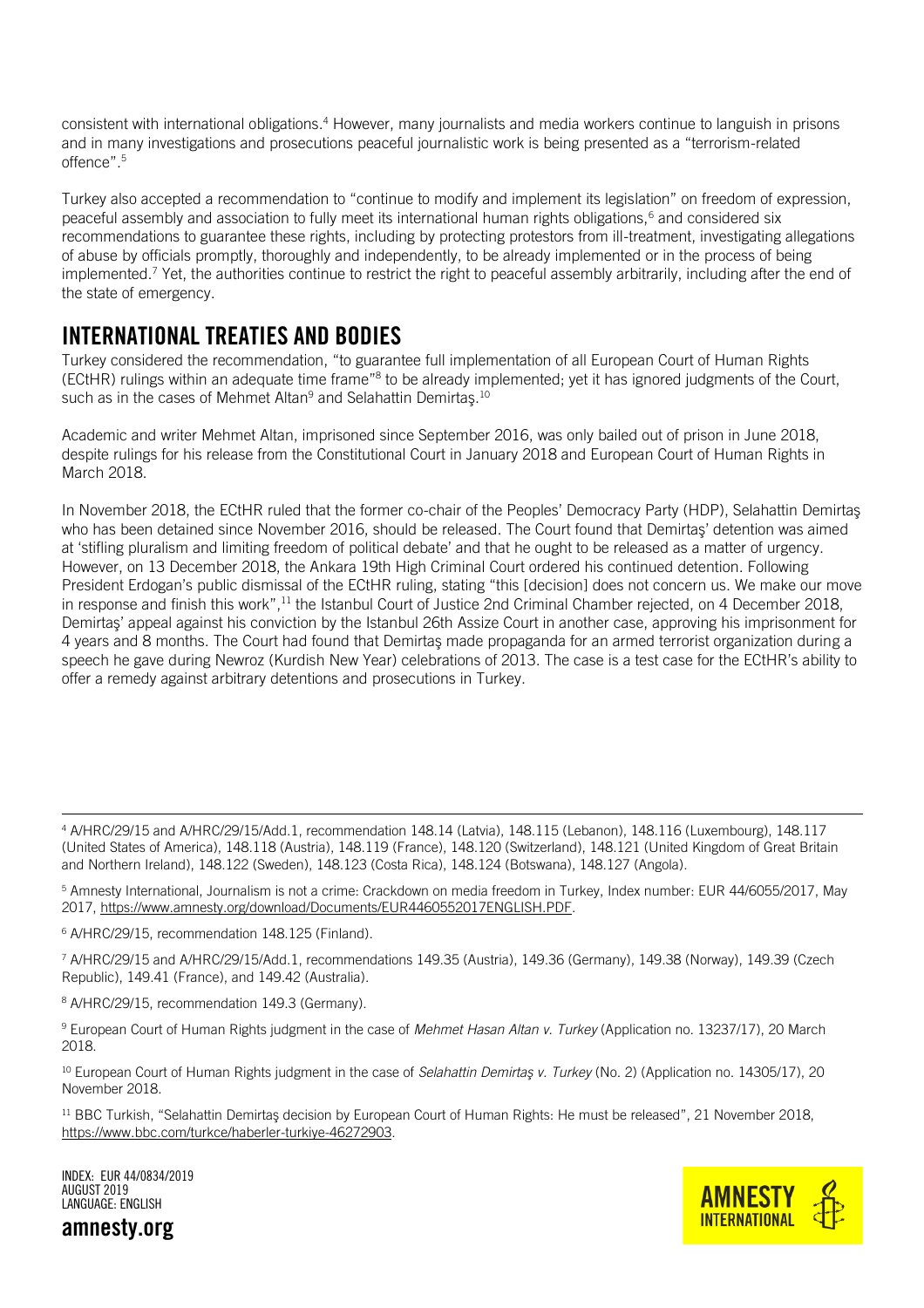# <span id="page-5-0"></span>HUMAN RIGHTS SITUATION ON THE GROUND

# <span id="page-5-1"></span>INDEPENDENCE OF JUDICIARY, ARBITRARY DETENTIONS AND ABUSIVE PROSECUTIONS

The justice system lacks independence and impartiality, in particular in "terrorism" related cases – a term used also to prosecute peaceful dissent - and other politically charged cases. Recent years have seen an extension of executive control over the judiciary and prosecution, widespread arrests, dismissal and arbitrary transfer of judges and prosecutors, and abusive investigations and prosecutions of lawyers.<sup>12</sup> These developments seriously undermine the independence and integrity of the judicial system as evidenced by the large number of pre-trial detainees in prison without any credible evidence of a criminal offence.

Over 4,000 judges and prosecutors were dismissed during the state of emergency by the CPJ through extraordinary procedures for alleged links to "terrorist" organizations. Law 7145, adopted in July 2018 with the stated aim of enabling an effective fight against "terrorist" organizations after the end of the emergency rule, extended the possibility for dismissal for a further three years on the same vague grounds with a continuing risk for judges and prosecutors to be dismissed arbitrarily.

At the end of 2018, the total number of detainees in prison pending trial was 57,000; over 20% of the total prison population.<sup>13</sup> A total of 44,690 people were in prison on "terrorism" related charges,<sup>14</sup> including journalists, political activists, lawyers, human rights defenders and others caught up in the crackdown following the 2016 coup attempt that has vastly exceeded the legitimate purpose of investigating those responsible and bringing them to justice.

The definition of "terrorism" in Turkey's anti-terrorism law is overly broad, vague and lacks the level of legal certainty required by international human rights law. Fundamentally, it defines "terrorism" by its political aims rather than its tactics.<sup>15</sup> Provisions criminalising membership of a terrorist organization have also led to abuses, such as Article 220/6

<sup>12</sup> See for example, Amnesty International, *Turkey: Court's decision to re-detain lawyers adds credence to allegations that their prosecution is politically motivated,* 27 September 2018, and Amnesty International, *Turkey: Conviction of lawyers deals heavy blow to right to fair trial and legal representation*, 20 March 2019.

<sup>13</sup> Figures were provided at the plenary of Turkey's Grand National Assembly on 13 December 2018 in relation to 2019 budget of the Directorate General for the Prisons and Detention Centres by the member of parliament, İbrahim Yurdunu Seven, representing the AKP. Page 55 of the transcript of the plenary is available at:

[https://www.tbmm.gov.tr/develop/owa/tutanak\\_sd.birlesim\\_baslangic?P4=23206&P5=H&page1=55&page2=55&web\\_user\\_id=172676](https://www.tbmm.gov.tr/develop/owa/tutanak_sd.birlesim_baslangic?P4=23206&P5=H&page1=55&page2=55&web_user_id=17267610) [10.](https://www.tbmm.gov.tr/develop/owa/tutanak_sd.birlesim_baslangic?P4=23206&P5=H&page1=55&page2=55&web_user_id=17267610)

<sup>14</sup> The figure was listed by Minister of Justice, Abdülhamit Gül, at the plenary of Turkey's Grand National Assembly on 13 December 2018. Page 143 of the transcript of the plenary is available at:

[https://www.tbmm.gov.tr/develop/owa/tutanak\\_sd.birlesim\\_baslangic?P4=23206&P5=H&page1=143&page2=143&web\\_user\\_id=1726](https://www.tbmm.gov.tr/develop/owa/tutanak_sd.birlesim_baslangic?P4=23206&P5=H&page1=143&page2=143&web_user_id=17267610) [7610.](https://www.tbmm.gov.tr/develop/owa/tutanak_sd.birlesim_baslangic?P4=23206&P5=H&page1=143&page2=143&web_user_id=17267610)

<sup>15</sup> Anti-Terrorism Law No. 3713, Article 1: "Terrorism is any kind of act done by a person or persons belonging to an organization with the aim of changing the characteristics of the Republic as defined in the Constitution, the political, legal, social, secular and economic system, damaging the indivisible unity of the State with its territory and nation, endangering the existence of the Turkish State and Republic, weakening, destroying or seizing State authority, eliminating fundamental rights and freedoms, damaging the internal and external security of the State, public order or general health by means of coercion and violence; pressure, intimidation, deterrence, suppression or threats."

INDEX: EUR 44/0834/2019 AUGUST 2019 LANGUAGE: ENGLISH



amnesty.org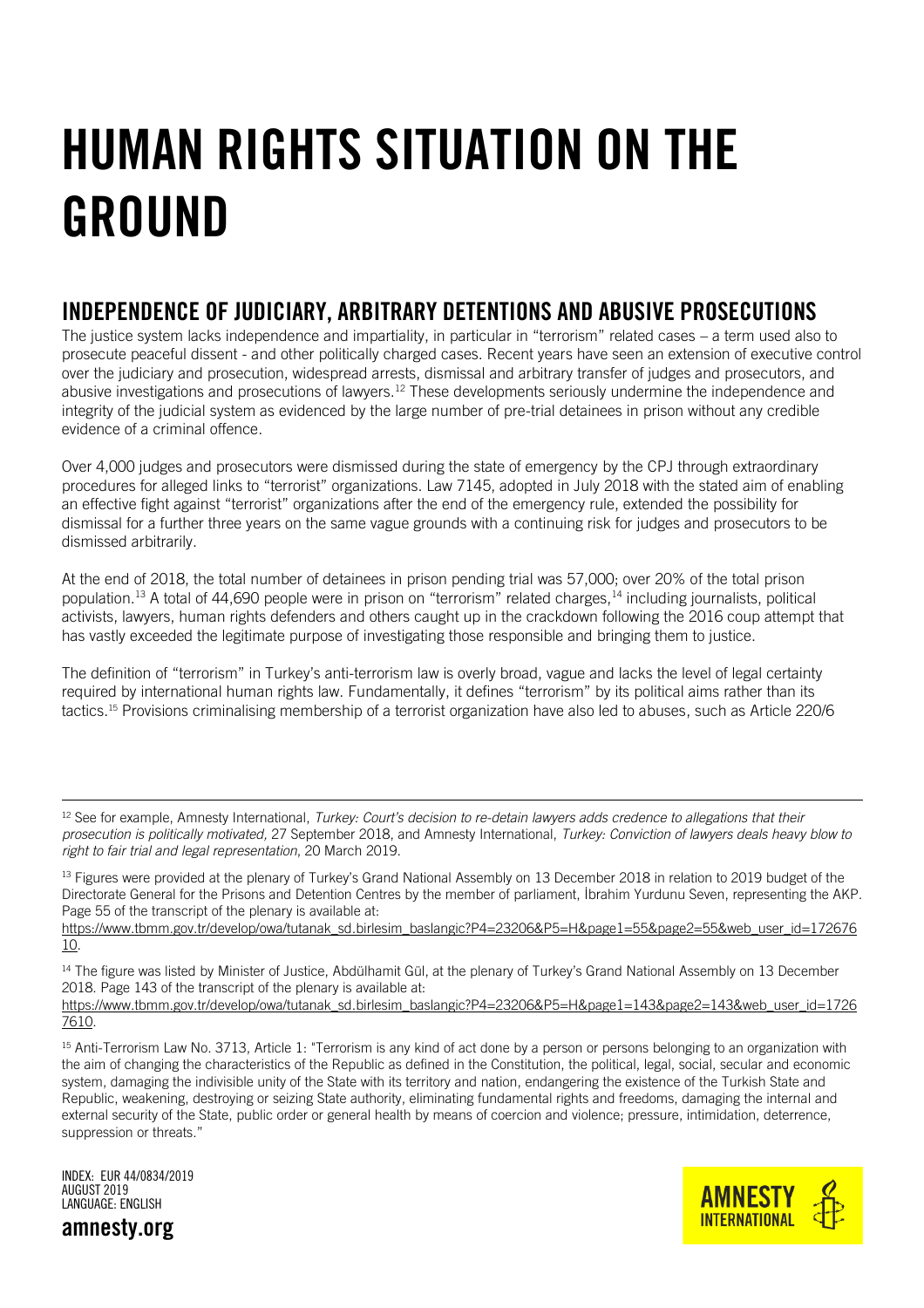and 220/7 of the Turkish Penal Code, which allow the state to punish individuals as though they were members of a "terrorist" organization, even when they have not been proven in court to be members. 16

Similarly, according to Article 2 of the Anti-Terrorism Law, persons can be found guilty of membership of a terrorist organization without being a member of the organization if found to have committed a crime 'in the name of such an organization'.<sup>17</sup>

These "anti-terrorism" provisions have frequently been brought against individuals, who advocate political ideas that may be shared by groups authorities describe as "terrorist", even when the prosecuted individuals have not themselves advocated violence, hatred, or discrimination, and are not prosecuted for direct involvement in violent acts.

Article 13 of Law 7145 extended police custody for suspects of "terrorism" related crimes allowing police to hold some suspects for up to 12 days without charge.<sup>18</sup>

Prosecutions aimed at silencing dissent without evidence of criminal wrongdoing are frequently brought under antiterrorism laws.<sup>19</sup> These include the prosecution of civil society leader Osman Kavala and 15 other civil society figures, on charges of "attempting to overthrow the government or prevent it from performing its duties" for their alleged role in "directing' the Gezi Park protests of 2013"; they risk life imprisonment without parole.<sup>20</sup> At the time of writing, Osman Kavala had already been remanded in pre-trial detention for 21 months. His co-defendant, Yiğit Aksakoğlu, was finally released at the first hearing of the trial in June 2019, after 7 months in prison.

Taner Kılıç, Amnesty Turkey's Honorary Chair, and İdil Eser, Amnesty Turkey's former Director, are being tried alongside nine other human rights defenders on baseless allegations of "membership of a terrorist organization" for which they could face up to 15 years of imprisonment.<sup>21</sup> Taner Kiliç was released on 15 August 2018 after having spent 14 months in pre-trial detention. All 11 human rights defenders are on bail as the trial against them continues, despite the fact that, in eight separate hearings, the prosecution has failed to produce any credible evidence of the charges levelled at them.

Academics who signed a peace appeal in 2016 criticizing indefinite curfews and security operations in south eastern Turkey continue to face prosecution. At least 706 have been charged with "making propaganda for a terrorist organization", with several convicted and sentenced to up to three years' imprisonment. On 3 March 2019, a regional appeals court confirmed the prison sentence of one of the signatories, Prof. Dr. Zübeyde Füsun Üstel, for one year and three months.<sup>22</sup> She was released from prison on 22 July following a court decision suspending the execution of her sentence pending an appeal on its execution. On 26 July 2019, Turkey's Constitutional Court found the convictions of

<sup>16</sup> Article 220/6 of the Penal Code punishes those who "commit crimes in the name of a [terrorist] organization and 220/7 criminalizes "knowingly and willingly assisting a [terrorist] organization."

<sup>17</sup> Law No. 3713, Article 2 defines a "terrorist" offender as "any person, who is a member of organisations formed to achieve the aims specified under Article 1, and who commits a crime in furtherance of these aims in concert with others or individually, or who is a member of the organisations even if s/he does not commit the targeted crime. The second paragraph of the Article continues that "persons, who commit a crime in the name of the organisation are also considered as terrorist offenders, even if they are not members of a terrorist organisation."

<sup>18</sup> Article 13 of Law 7145 amending Ani-Terrorism Law No. 3713 by an additional provision (Temporary Article 19) valid for three years upon its entry into force on 31 July 2018.

<sup>19</sup> For an analysis of the most problematic provisions under anti-terrorism laws, which facilitate abusive prosecutions and specifically hamper freedom of expression, see Amnesty International, *Turkey Decriminalize Dissent: Time to Deliver on the Right to Freedom of Expression,* 27 March 2013 (Index: EUR 44/001/2013):<https://www.amnesty.org/en/documents/EUR44/001/2013/en/>

<sup>20</sup> Amnesty International, *Turkey: Gezi Park trial lacks any evidence of criminal activity and must be dropped*, 21 June 2019.

<sup>21</sup> Amnesty International, *Turkey: Prosecution of 11 human rights defenders*, 20 October 2017.

INDEX: EUR 44/0834/2019 AUGUST 2019 LANGUAGE: ENGLISH





<sup>22</sup> Amnesty International, *Turkey: First academic to go to prison for signing peace petition in a flagrant breach of freedom of expression*, 30 April 2019.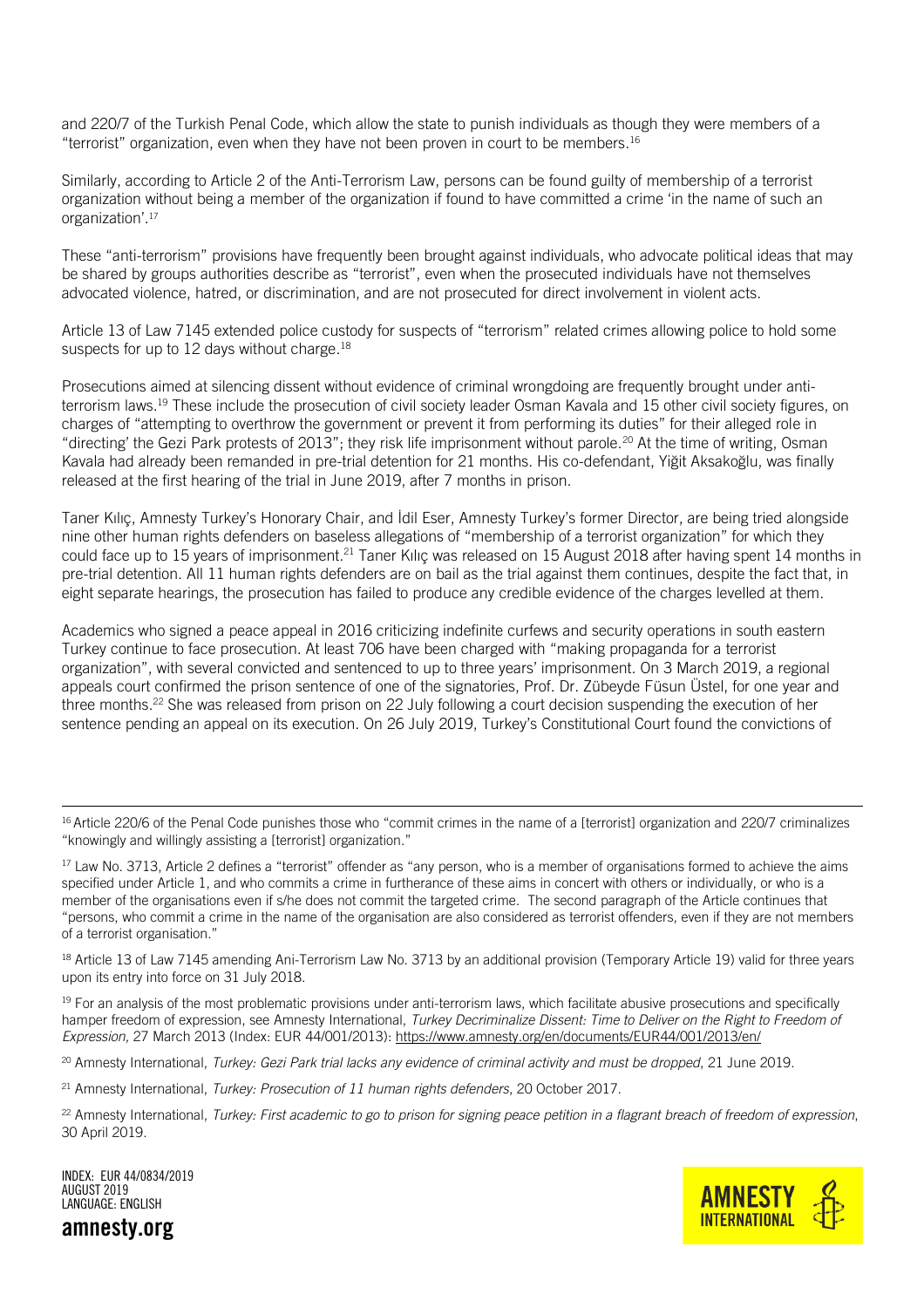academics, including of Zübeyde Füsun Üstel, for signing the petition, violated their right to freedom of expression safeguarded by the Article 26 of the Constitution.<sup>23</sup>

### <span id="page-7-0"></span>SUMMARY DISMISSALS FROM PUBLIC SERVICE AND LACK OF AN EFFECTIVE REMEDY

Of the 129,411 public sector workers<sup>24</sup> arbitrarily dismissed by emergency decree following the 2016 coup attempt, almost 120,000 have not been able to overturn their dismissal.<sup>25</sup> Those dismissed were publicly labelled as having links to "terrorist" organizations, in lists attached to executive decrees, without any individualized reasoning. They continue to be banned from working in the public sector and cannot leave the country because their passports have been cancelled. Many are facing destitution and tremendous social stigma. Some of them have been entirely cut off from access to their professions.<sup>26</sup>

Only 3,733 of the dismissals were subsequently revoked through executive decrees, while others had to apply to a Commission established in January 2017 in response to domestic and international pressure over the lack of an appeals procedure to seek redress against the mass dismissals. Two and a half years since its creation, the State of Emergency Inquiry Commission has reviewed 77,900 of the 126,200 applications received, of which only 6,000 have been approved, while 71,900 were rejected.<sup>27</sup>

Amnesty International's research into the structure and the workings of the Commission has revealed that it is not set up to provide an effective remedy.<sup>28</sup> It is marred by lack of institutional independence, long waiting periods, an absence of safeguards allowing individuals to rebut allegations and weak evidence cited in decisions to uphold dismissals.

Article 26 of Law 7145, adopted in July 2018 after the state of emergency had ended, gives the government the power to continue the practice of summarily dismissing judges and other public-sector employees deemed to have links to "terrorist organizations or other groups posing a threat to national security for three more years".<sup>29</sup> In December 2018, further legislation introduced suspension of newly qualified doctors who fail security checks, which include an administrative, rather than a judicial, assessment of a person's possible links to "terrorist organizations".<sup>30</sup> These provisions continue to put public sector workers at risk of arbitrary dismissal.

<sup>26</sup> Permanently purging people from all work in the public sector or their profession infringes on their right to work, and in the long term may threaten their right to an adequate standard of living. The routine cancellation of passports violates the right to freedom of movement, while the lack of an effective appeal procedure threatens the right to a fair trial and an effective remedy. Amnesty International, *No End in Sight: Purged Public Sector Workers Denied a Future in Turkey*, 22 May 2017. See also, a third party intervention the Turkey Litigation Support Project, Amnesty International, ARTICLE 19 and PEN International submitted before the European Court of Human Rights on 5 March 2019 on the key case concerning the cancellation of passports of three academics from Turkey – Alphan Telek, Edgar Şar and Zeynep Kıvılcım: [https://www.article19.org/wp-content/uploads/2019/03/ECHR\\_532019-TELEK](https://www.article19.org/wp-content/uploads/2019/03/ECHR_532019-TELEK-and-2-others-v-Turkey-Intervention_A19.pdf)[and-2-others-v-Turkey-Intervention\\_A19.pdf](https://www.article19.org/wp-content/uploads/2019/03/ECHR_532019-TELEK-and-2-others-v-Turkey-Intervention_A19.pdf)

 $27$  These statistics are from the Activity Report of the State of Emergency Inquiry Commission and reflect the situation as of 14 June 2019: 14 June 2019: [https://soe.tccb.gov.tr/Docs/OHAL\\_Report\\_2019.pdf](https://soe.tccb.gov.tr/Docs/OHAL_Report_2019.pdf)

<sup>28</sup> Amnesty International, *Purged Beyond Return? No Remedy for Turkey's Dismissed Public Sector Workers,* October 2018.

<sup>29</sup> Article 26 of Law 7145.

i.

<sup>30</sup> Article 5 of Law 7151, which entered into force on 5 December 2018, as well as Articles 1, 2 and 11 of the Regulation on the Security Clearance and Archive Research (no. 2000/284), amended on 25 October 2018 by Presidential Decree No. 228/9.

INDEX: EUR 44/0834/2019 AUGUST 2019 LANGUAGE: ENGLISH





<sup>&</sup>lt;sup>23</sup> Decision of the Plenary of Turkey's Constitutional Court in the case of Zübeyde Füsun Üstel and Others (no. 2018/17635), 26 July 2019[: https://kararlarbilgibankasi.anayasa.gov.tr/BB/2018/17635.](https://kararlarbilgibankasi.anayasa.gov.tr/BB/2018/17635)

<sup>&</sup>lt;sup>24</sup> Those dismissed include police officers, military personnel, teachers, academics, healthcare professionals, and media workers.

 $25$  3.733 dismissed public sector workers were reinstated during the state of emergency through subsequent executive decrees. The approximate number of those banned from public service is calculated by deducting the total number of positive decisions by the State of Emergency Inquiry Commission (6,000) as of 28 June 2019 from the remaining 125,678. See the official website of the State of Emergency Inquiry Commission:<https://soe.tccb.gov.tr/>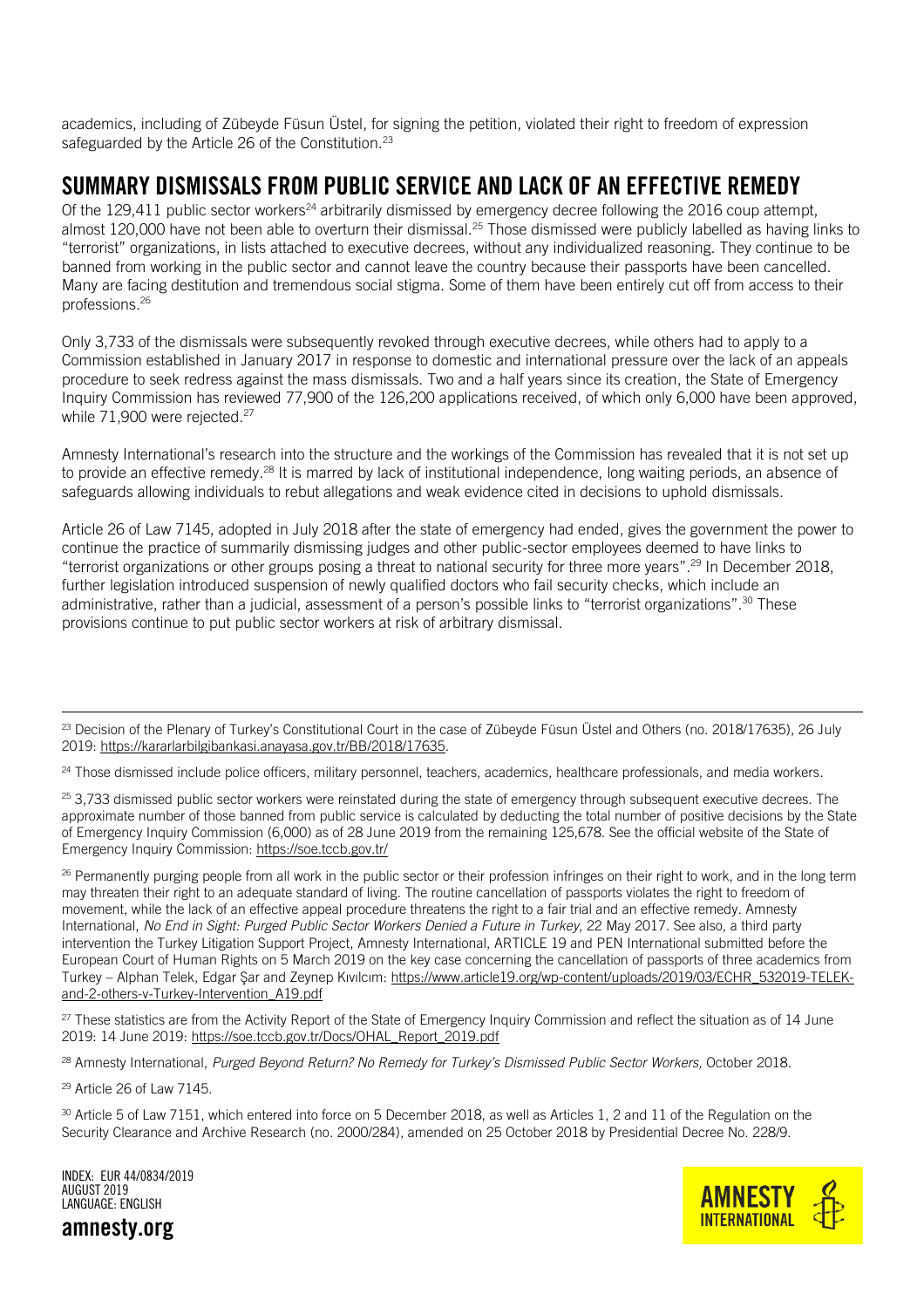# <span id="page-8-0"></span>THE RIGHTS TO FREEDOM OF EXPRESSION, ASSOCIATION AND PEACEFUL ASSEMBLY

A total of 1,727 associations and foundations and 170 media outlets were closed during the state of emergency through executive decrees. While some of these were re-opened through subsequent decrees, the majority remain closed at the time of writing.<sup>31</sup> These organizations and media outlets are not able to seek permission to re-open via the courts but have first to apply to the ineffective State of Emergency Inquiry Commission. Many have had considerable assets seized by the government.

Several provisions of Turkey's Penal Code directly limit the right to freedom of expression in a manner that is not permitted by international legal standards. These include:

- Article 301, which criminalizes denigration of "the Turkish nation, the state of the Republic of Turkey, the Turkish Parliament (TBMM), the government of the Republic of Turkey and the legal institutions of the state;"
- **EXECT** Article 318, which criminalizes alienating the public from military service;
- Article 215, which criminalizes praising a crime or a criminal going beyond the legitimate aim of criminalizing incitement to commit a criminal act;<sup>32</sup>
- Article 216/2 that criminalizes "denigrating section of the population on grounds of social class, race, religion, sect, gender or regional differences"
- Article 216/3 that criminalizes "denigrating the religious values of a section of the population;" and
- Article 125 that criminalizes attribution of an "act or fact to a person in a manner that may devalue that person's honour, dignity or prestige or…. An attack on someone's honour, dignity or prestige by swearing."

These Articles of the Penal Code have frequently been used to prosecute and punish peacefully expressed dissenting opinions; public support for the right to conscientious objection to military service voiced at street demonstrations or in newspaper articles; criticism of dominant beliefs and power structures, and criticism of the actions of politicians and other public officials and they all must be repealed.

Other legal provisions are so broadly worded that they lend themselves to abuse, impermissibly limiting freedom of expression through their implementation. Article 6/2 and Article 7/2 of the Anti-Terrorism Law, which respectively criminalize "printing or publishing of declarations or statements of terrorist organizations" and "making propaganda for a terrorist organisation," include vague concepts of threat and coercion without specifying in respect of these a link to violence. As such, Article 6/2 allows for the prosecution of individuals for publishing statements that do not amount to incitement to violence, while Article 7/2 is used to prosecute statements, participating in peaceful protests or other similar activities that do not amount to incitement to violence.

The Law 7145, which was passed by the Turkish Parliament in July 2018 with the stated aim of enabling an effective fight against terrorist organizations after the end of the emergency rule, introduced restrictions on freedom of movement and right to peaceful assembly into Turkish legislation. Article 8 of the Law 7145 further expands restrictions on where peaceful assemblies can take place by amending Article 6/2 of the Law on Meetings and Demonstrations. While Article 6 of the Law on Meetings and Demonstrations was already restrictive in terms of where peaceful assemblies and marches

INDEX: EUR 44/0834/2019 AUGUST 2019 LANGUAGE: ENGLISH





<sup>31 208</sup> associations and foundations, as well as 21 media outlets (news agencies, television channels, radio channels, newspapers, magazines, and publication and distribution houses) were re-opened by subsequent emergency decrees, leaving 1,519 associations and foundations and 149 media outlets closed by decree. The State of Emergency Inquiry Commission had issued decisions in 90 applications concerning closures. However, Amnesty International is not aware of the outcome of these 90 decisions and whether they concern associations, foundations or media outlets or other private institutions.

<sup>&</sup>lt;sup>32</sup> Article 217 of the Penal Code separately criminalizes incitement to commit a criminal act. Amnesty International considers the wording of Article 215 extremely broad with a potential to abuse even though it states that the person carrying the offence will be punishable by up to two years imprisonment "in the case of a clear and present danger to public order as a result of praising a crime or a criminal"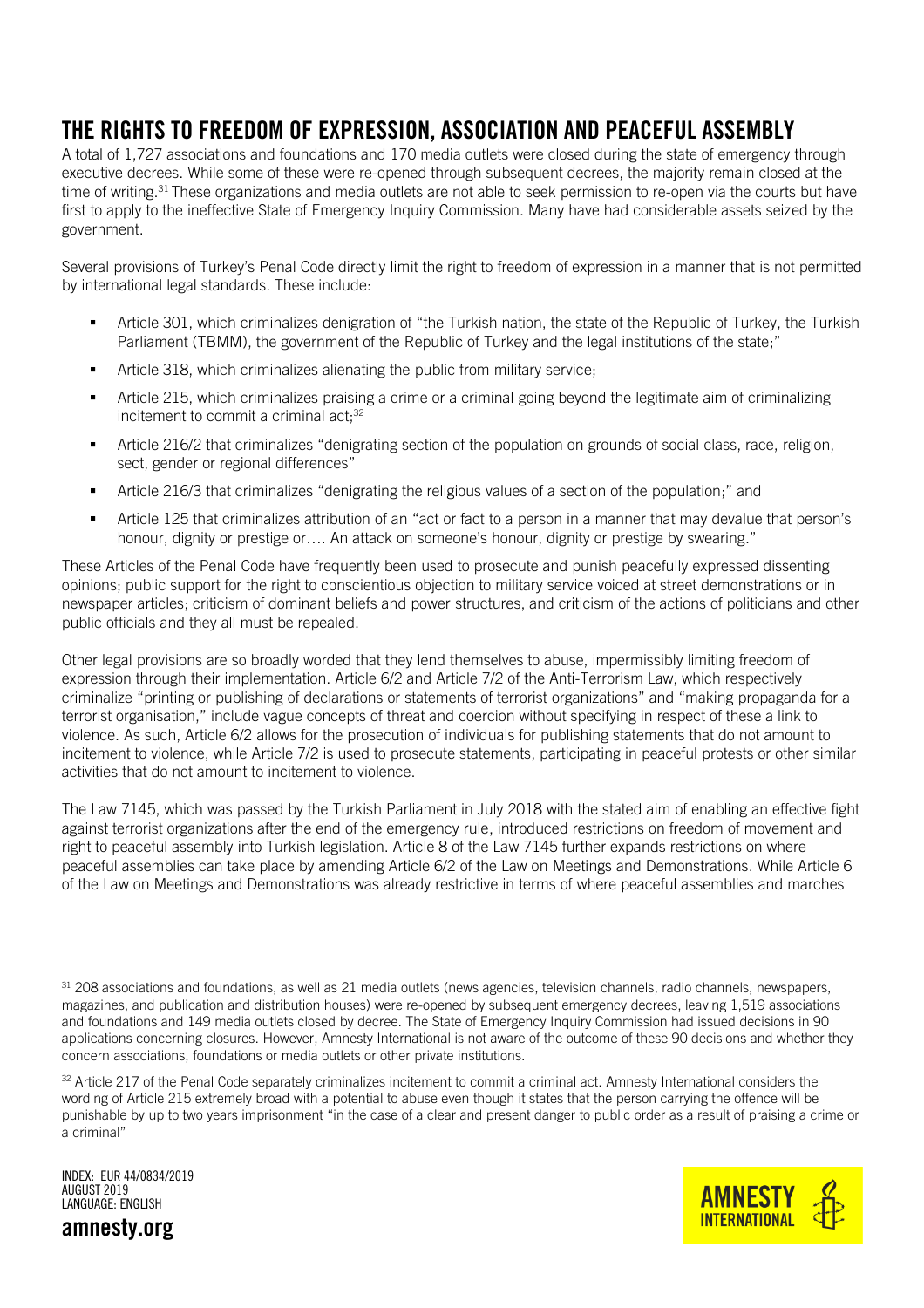can take place, the amendment added to the list of considerations another vague condition that they should take place in locations which do not cause extreme and intolerable difficulties in the daily lives of citizens.<sup>33</sup>

Law 7145 further extends the power of governors to restrict freedom of movement within the boundaries of the province they govern in cases where "there are serious indications that public order or public security is or may be disturbed in a way that can disrupt or suspend usual flow of life."<sup>34</sup> According to the amendment, governors can limit for up to fifteen days entry to and exit from specific locations within their province by individuals suspected to pose a threat to public order or public security and regulate access by anyone to certain locations or at certain times.

Over 100 journalists and other media workers remain in jail either in pre-trial detention or serving a custodial sentence.<sup>35</sup> Some of those investigated and prosecuted under anti-terrorism laws have been convicted and sentenced to between twoand-a-half years and over ten years' imprisonment with their peaceful journalistic work presented as if it were a criminal offence. Among them are journalists and executives from *Cumhuriyet* and *Zaman* newspapers.<sup>36</sup> The threat of criminal investigations, arrests, long periods of detention, prosecutions and imprisonment has had a chilling effect on the media, with the vast majority of the mainstream media supporting the government in their reporting after the *Doğan* group*,* the last remaining independent media group was sold, in March 2018, to a conglomerate known to have close business ties to the government.

In 2018 and 2019, several provincial governors continued to use extraordinary powers now enshrined in law to restrict the right to peaceful assembly. The blanket and indefinite ban on all LGBTI events issued by Ankara governorate in November 2017 was only lifted in April 2019 following a court order. The student pride march at the Middle East Technical University in Ankara, in May 2019, was broken up by the police using unnecessary and excessive force. Blanket bans were issued by Izmir, Antalya and Mersin governorates in June 2019 to prevent pride week events. The Istanbul pride march was banned for the fifth year in a row in 2019.<sup>37</sup>

Blanket bans have also been imposed on protests in solidarity with individuals who have been on hunger strike since November 2018.<sup>38</sup> On 22 April 2019, for example, Kırklareli Governorate announced on its website that all protests and assemblies in relation to the hunger strike within the border of Kırklareli province were to be banned between 22 April and 6 May as per an ordinance<sup>39</sup> that was later extended until 21 May 2019.<sup>40</sup>

33 Article 6/2 of the Law on Meetings and Demonstrations as amended by Law 7145 reads as follows: "Places and itineraries for assemblies and demonstrations in provinces and districts shall be determined by the highest administrative authority of the location through considering the opinions of political parties representatives in province and district having groups in the Grand National Assembly of Turkey, of mayors of the province and district where the assembly or demonstration will be held, of provincial and district representatives of three labour unions with the largest number of members and public professional organizations, provided that public and general order is not interrupted, that they do not create extreme and intolerable difficulties on citizens' daily life and restrictions under first paragraph of Article 22 are observed. More than one place and itinerary may be determined for assemblies and demonstrations considering the capacity, development and housing features of the province and district."

34 Article 1 of Law 7145 amending Article 11 of Law on Provincial Administration (No. 5442).

<sup>35</sup> Bia Media Monitoring Report of May 2019 covering first quarter of the 2019 reports that 106 journalists are in prison (41 convicted, 30 on trial, 22 on appeal, 13 yet to be indicted).

<sup>36</sup> See Amnesty International press releases, *Turkey: For journalists, Turkey has become a dungeon*, 3 May 2018; *Turkey: Conviction of six Zaman journalists* "sends further shock through an already devastated media landscape", 6 July 2018; *Turkey: Courts being used to strangle media freedom*," 19 February 2019; *Turkey: Rights defenders tried for standing up for press freedom, must be acquitted*, 15 July 2019.

<sup>37</sup> Amnesty International, *Turkey: Further Information: Authorities Unlawfully Restrict Pride Marches*, 16 July 2019: <https://www.amnesty.org/en/documents/eur44/0713/2019/en/>

<sup>38</sup> Thousands of prisoners in Turkey went on hunger strike since November 2018 demanding that the imprisoned leader of the armed Kurdistan Workers' Party (PKK), Abdullah Öcalan, can meet regularly with his lawyers and family members. The hunger strikes ended on 26 May after Abdullah Öcalan's lawyers were able to visit him on 2 and 22 May following an interruption of almost eight years.

39 Ordinance No. 1150:<http://www.kocaeli.gov.tr/basin-duyurusu-22042019>

<sup>40</sup> Ordinance No, 1227, issued on 6 May 2019:<http://www.kocaeli.gov.tr/basin-duyurusu---06052019>



INDEX: EUR 44/0834/2019 AUGUST 2019 LANGUAGE: ENGLISH

amnesty.org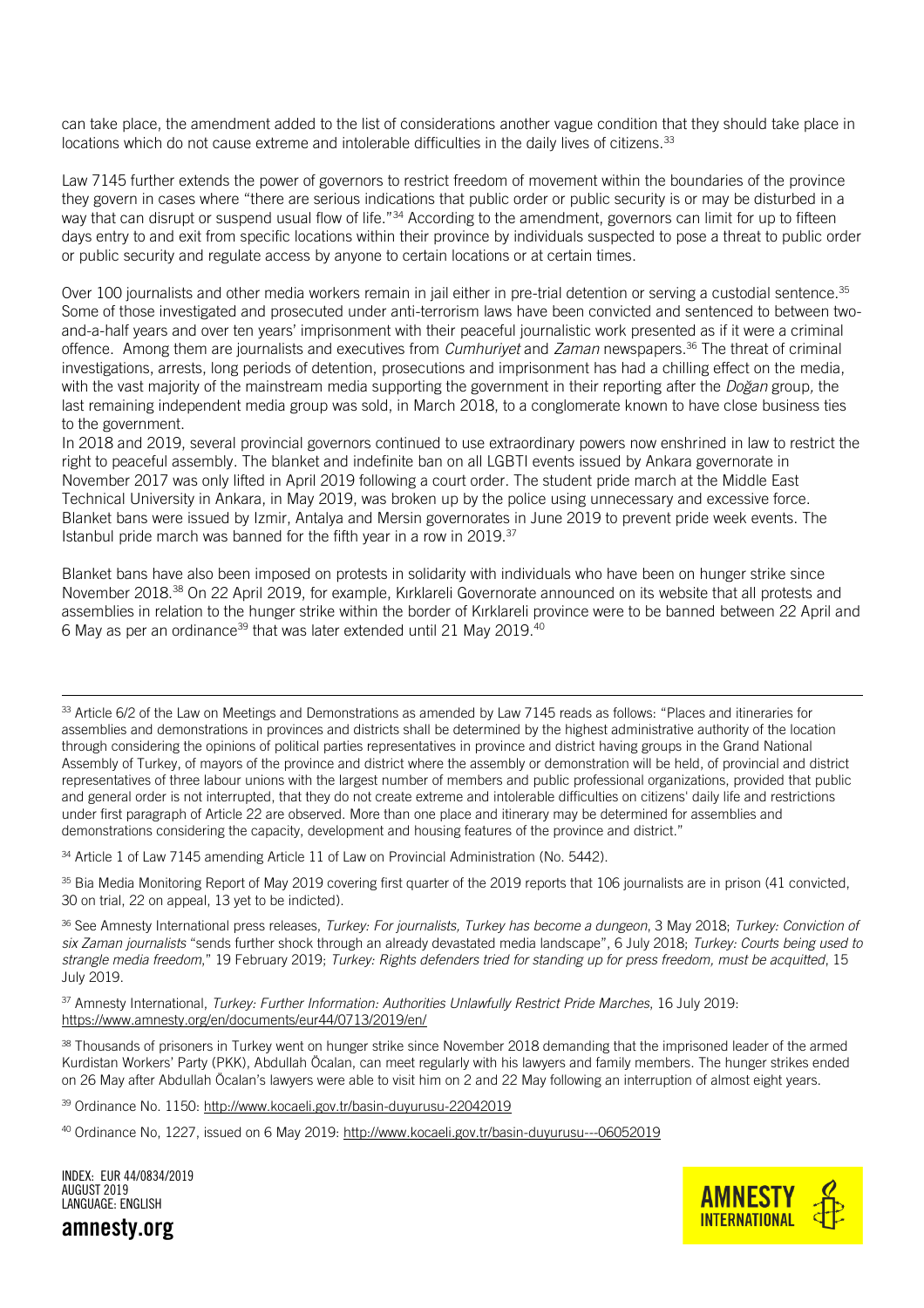The peaceful gatherings of the "Saturday Mothers",<sup>41</sup> a group that since the mid-1990s has held weekly vigils in Galatasaray Square for victims of enforced disappearances, have been banned since August 2018. Following their removal with unnecessary and excessive use of force, a blanket ban was imposed on all protests in the square.

Hundreds of construction workers and five trade union representatives protesting against poor working and living conditions as well as the high number of accidents (some of them fatal) at the construction site of Istanbul's new airport, were detained *en masse* in September 2018.<sup>42</sup> More than 60 workers are being prosecuted for their involvement in the protests, of whom 31 were held in pre-trial detention for around two months until their release at the first hearing.<sup>43</sup>

University students also continue to be targeted and prosecuted merely for participating in peaceful protests or writing critical social media posts.<sup>44</sup>

Prisoners and others, who have been on hunger strike, are facing prosecution solely for their peaceful protest. On 26 February 2019, Istanbul Heavy Penal Court No. 26 accepted an indictment accusing 25 prisoners in Maltepe L Type Prison No. 2 and one in Maltepe L Type Prison No. 1 of "propagandizing for a terrorist organization" and "knowingly and willingly helping a terrorist organization" through their hunger strike. Their trial is ongoing.

Similarly, around 80 individuals, including relatives of prisoners on hunger strike are facing prosecution at Diyarbakir Heavy Penal Court No. 11 for "propagandizing for a terrorist organization" because of going on hunger strikes that were to last for two or three days on various dates since 17 November 2018 at the Diyarbakir office of People's Democratic Party (HDP) to show solidarity with the prisoners on hunger strike.<sup>45</sup>

In Istanbul, journalist Zeynep Kuray, covering solidarity protests in Sirkeci neighbourhood and journalist, İrfan Tunççelik, covering another one in front of Bakırköy Women's Prison were taken into police custody on 10 May 2019 along with some of the protestors. On 13 May, an Istanbul Court released the journalists with bail conditions pending criminal investigation.

### <span id="page-10-0"></span>ALLEGATIONS OF TORTURE AND OTHER ILL-TREATMENT

After the failed coup in 2016, more than 50,000 people were detained. Amnesty International has gathered credible evidence that some of the detainees were subjected to torture, including rape, as well as other ill-treatment in official and unofficial police detention centres.<sup>46</sup> These violations have partially been facilitated by legal amendments introduced during the state of emergency which suspended key safeguards protecting detainees from torture and other ill-treatment, for example in relation to the maximum duration in police custody and access to lawyers.

Amnesty International has also received credible allegations of more recent cases of torture. In Urfa, eastern Turkey, men and women who were detained in May 2019 after an armed clash between security forces and the armed PKK<sup>47</sup> reported, through their lawyers, torture including electrocution of genitals.<sup>48</sup> The lawyers reported that at least some of the former

<sup>41</sup> The group, primarily comprising female relatives of the disappeared, was forced to disperse on 25 August 2018 after the police used tear gas and water cannons.

<sup>42</sup> Amnesty International, *Turkey: Detention of protesting construction workers an attempt to stifle legitimate protest*, 19 September 2018, and *Workers arrested in Turkey for protesting conditions at airport construction site must be released*, 5 December 2018.

<sup>43</sup> The trial continues and the next hearing is scheduled for 27 November. There are 61 defendants in the trial.

44 These included 30 students from Boğaziçi University peacefully protesting against Turkey's military involvement in Afrin in Syria, four students from the Middle East Technical University displaying a banner depicting a caricature of President Erdoğan during the university's graduation ceremony and 'insulting the President' in a social media post about journalism (one student from the Black Sea Technical University).

<sup>45</sup> The numbers of joined up files that Amnesty International is informed of are 2019/96 and 2019/100.

<sup>46</sup> Amnesty International, *Turkey: Independent monitors must be allowed to access detainees amid torture allegations*, 24 July 2016.

<sup>47</sup> Kurdistan Workers' Party.

i.

<sup>48</sup> Amnesty International, *Urgent Action: Dozens at Risk of Torture in Police Detention,* 24 May 2019. Also see, Foundation for Society and Legal Studies (TOHAV), *Preliminary Report on the Human Rights Violations in Urfa from 18 May onwards*, 31 May 2019:

INDEX: EUR 44/0834/2019 AUGUST 2019 LANGUAGE: ENGLISH

amnesty.org

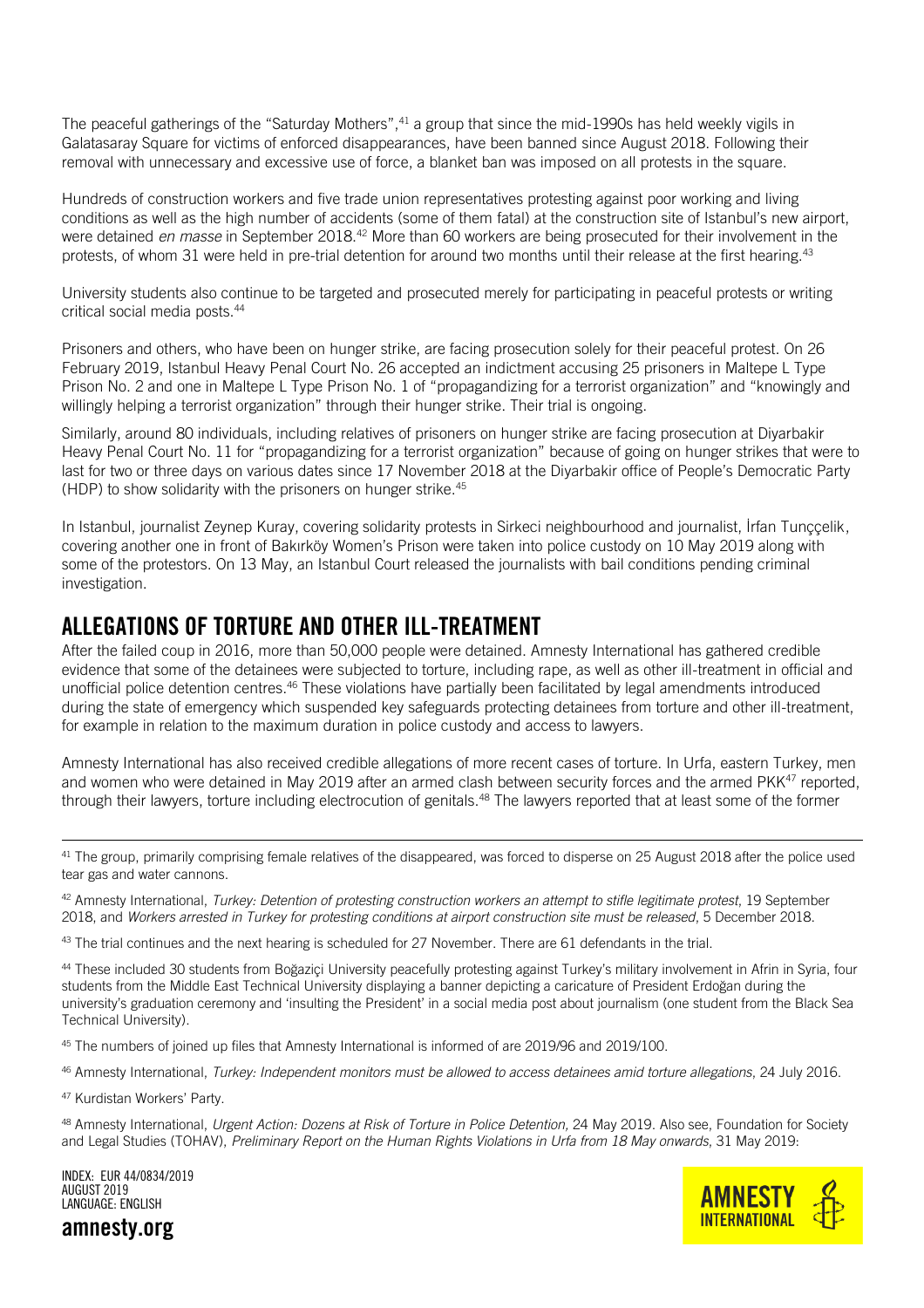Ministry of Foreign Affairs officials, who were detained in Ankara Security Directorate in May 2019 in relation to crimes of "membership of a terrorist organization, aggravated fraud and forgery for terrorism purposes", were stripped naked and threatened with being raped with batons.<sup>49</sup> In both cases, lawyers have also reported that their clients did not have access to a confidential consultation with a doctor.

<http://www.tohav.org/sanliurfa-hak-ihlalleri-on-raporu> and Urfa Bar Association, *Halfeti Incidents Report,* 3 June 2019: [http://www.sanliurfabarosu.org.tr/Detay.aspx?ID=119155.](http://www.sanliurfabarosu.org.tr/Detay.aspx?ID=119155)

<sup>49</sup> Ankara Bar Association's report on the torture allegations: [http://www.ankarabarosu.org.tr/HaberDuyuru.aspx?BASIN\\_ACIKLAMASI&=3099](http://www.ankarabarosu.org.tr/HaberDuyuru.aspx?BASIN_ACIKLAMASI&=3099) 

INDEX: EUR 44/0834/2019 AUGUST 2019 LANGUAGE: ENGLISH

amnesty.org

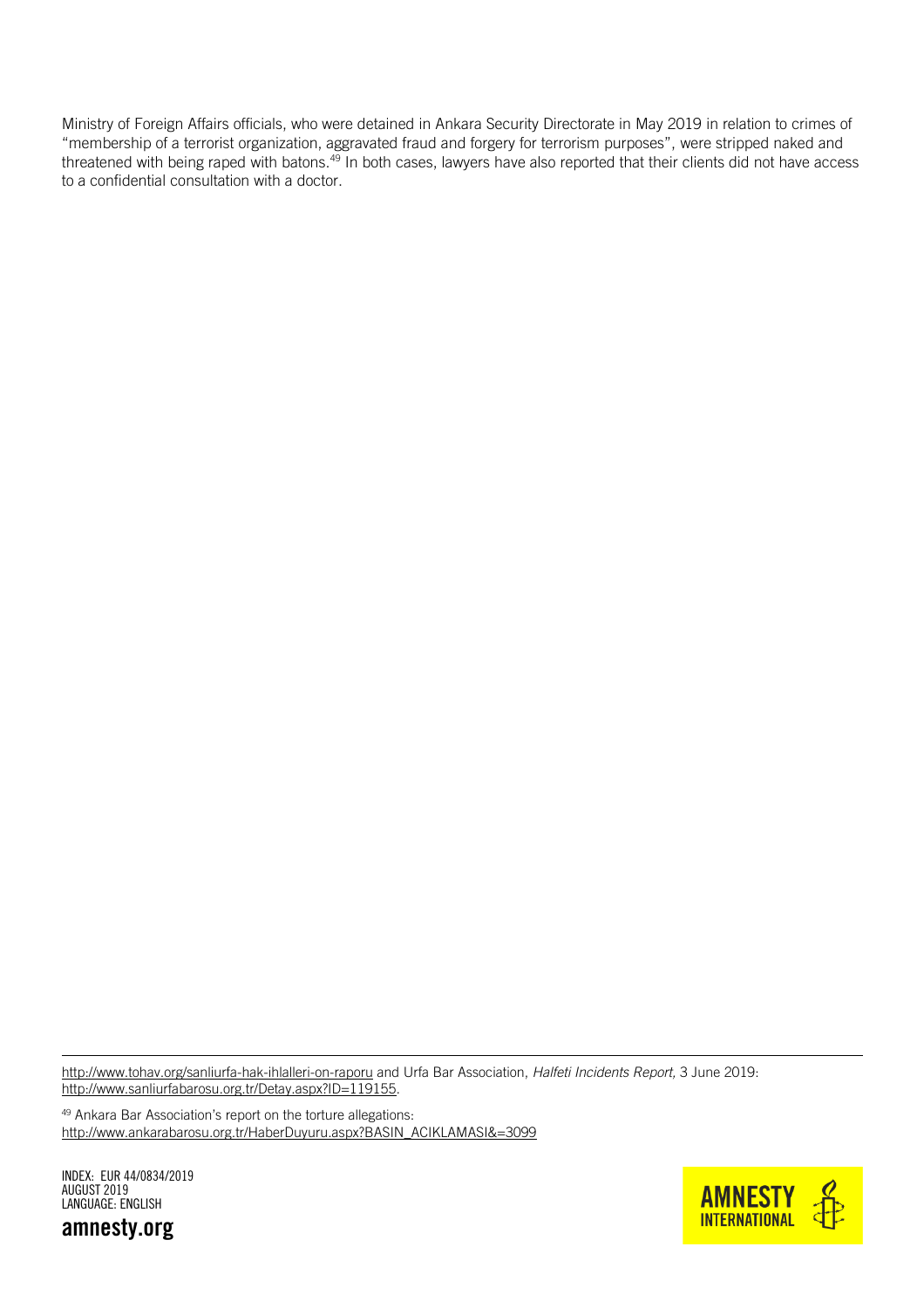# <span id="page-12-0"></span>RECOMMENDATION FOR ACTION BY THE STATE UNDER REVIEW

### AMNESTY INTERNATIONAL CALLS ON THE GOVERNMENT OF TURKEY TO:

#### INDEPENDENCE OF JUDICIARY, ARBITRARY DETENTIONS AND ABUSIVE PROSECUTIONS

- Guarantee the independence and impartiality of the judiciary in law and in practice;
- Repeal all emergency measures and other legal provisions which arbitrarily restrict human rights, including Articles 1 and 8 of Law 7145 which restrict the rights to freedom of movement and peaceful assembly, Article 13 which extends police custody for suspects of "terrorism" related crimes, and Article 26 which allows for arbitrary dismissal from the public sector, including the judiciary, for another three years;
- Amend the definition of "terrorism" in Article 1 and "terrorist" offender in Article 2 of the Anti-Terrorism Law in line with international human rights law and standards; $50$
- End the routine use of lengthy pre-trial detention without any credible evidence of criminal conduct and ensure that all detentions are regularly reviewed by a civilian, independent and impartial court and that detainees have access to a lawyer and to adequate information to be able to effectively challenge their detention;
- End arbitrary prosecution on trumped up charges of human rights defenders and peaceful activists, including civil society leader Osman Kavala and others in the so-called "Gezi Park trial", as well as Taner Kılıç and the other human rights defenders on trial with him.

#### SUMMARY DISMISSALS FROM PUBLIC SERVICE AND LACK OF AN EFFECTIVE REMEDY

- **Reinstate public sector workers arbitrarily dismissed by emergency decrees;**
- In all cases where individuals are reasonably suspected of wrongdoing or misconduct during their employment, or of a criminal offence, ensure that decisions on their dismissal are made only in a regular disciplinary process with full procedural safeguards:
- In any disciplinary proceedings resulting in suspension or dismissal, ensure the protection of human rights, including to work, freedom of movement, health, housing and adequate standard of living.

#### FREEDOM OF EXPRESSION, ASSOCIATION AND RIGHT TO PEACEFUL ASSEMBLY

- Allow civil society organizations and media outlets that have been arbitrarily closed to reopen and restore their confiscated property.
- Ensure that any closures or other restrictions on media outlets comply with Turkey's obligations to respect the right to freedom of expression and be open to appeal before an independent and impartial court.
- Ensure that people can gather and protest peacefully, including by lifting the repeated bans imposed on LGBTI events, the "Saturday Mothers" and other peaceful demonstrations across the country;
- End prosecution of individuals or groups for exercising their right to peaceful assembly, including the workers from Istanbul's new airport currently on trial.

INDEX: EUR 44/0834/2019 AUGUST 2019 LANGUAGE: ENGLISH



amnesty.org

<sup>&</sup>lt;sup>50</sup> For an analysis of these provisions as well as those listed under recommendations concerning freedom of expression, association and the right to peaceful assembly, see Amnesty International, *Turkey Decriminalize Dissent: Time to Deliver on the Right to Freedom of Expression,* 27 March 2013 (Index: EUR 44/001/2013): <https://www.amnesty.org/en/documents/EUR44/001/2013/en/>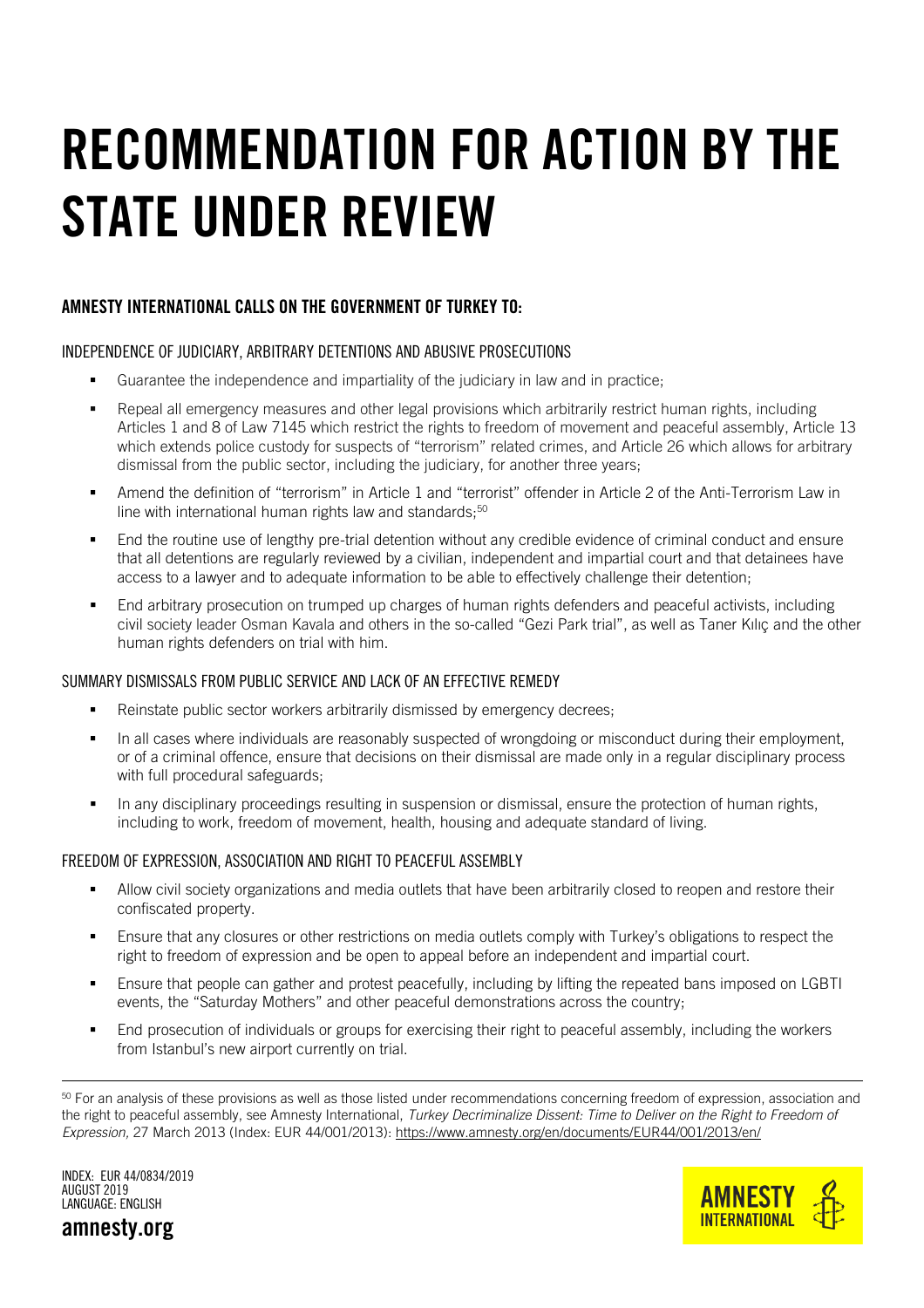- Repeal Articles 301 (Denigrating the Turkish Nation), 318 (Alienating the public from military service), 215 (Praising a crime or a criminal), and 125 (Criminal defamation) of the Penal Code;
- Repeal or amend paragraphs 6 and 7 of Article 220 (Committing a crime in the name of an organization) of the Penal Code, by setting out clear criteria for when assisting an armed group can be criminalized, including requiring that such assistance must itself be an internationally recognizable offence, including when it directly involves the planning or commission of such a crime;
- Drop all charges and release journalists and media workers who have been detained solely for peacefully carrying out their media work and cease detaining and prosecuting journalists and media workers and others for peacefully expressing their views;
- Repeal or amend Article 6/2 (Printing or publishing declarations/statements of a terrorist organization) and Article 7/2 (Making propaganda for a terrorist organization) of the Anti-Terrorism Law to ensure they are precisely and clearly formulated and can no longer be used to prosecute people merely for the peaceful expression of their views;
- Repeal paragraphs 2 and 3 of Article 216 of the Penal Code (Incitement to hatred or hostility) to ensure that they can no longer be used to prosecute people merely for the peaceful expression of their views.

#### TORTURE AND OTHER ILL-TREATMENT

- Ensure that anyone who complains of torture or other ill-treatment is offered medical or other support, is safe from threats and harassment, and if vindicated provided with reparations in accordance with international standards;
- Develop an effective independent complaints mechanism to carry out prompt, independent, impartial and thorough investigations into all complaints and reports of torture, other ill-treatment and other human rights violations committed by law enforcement officials.
- Where there is sufficient, admissible evidence, prosecute those suspected of human rights violations, including those with command responsibility, in fair trials.

INDEX: EUR 44/0834/2019 AUGUST 2019 LANGUAGE: ENGLISH



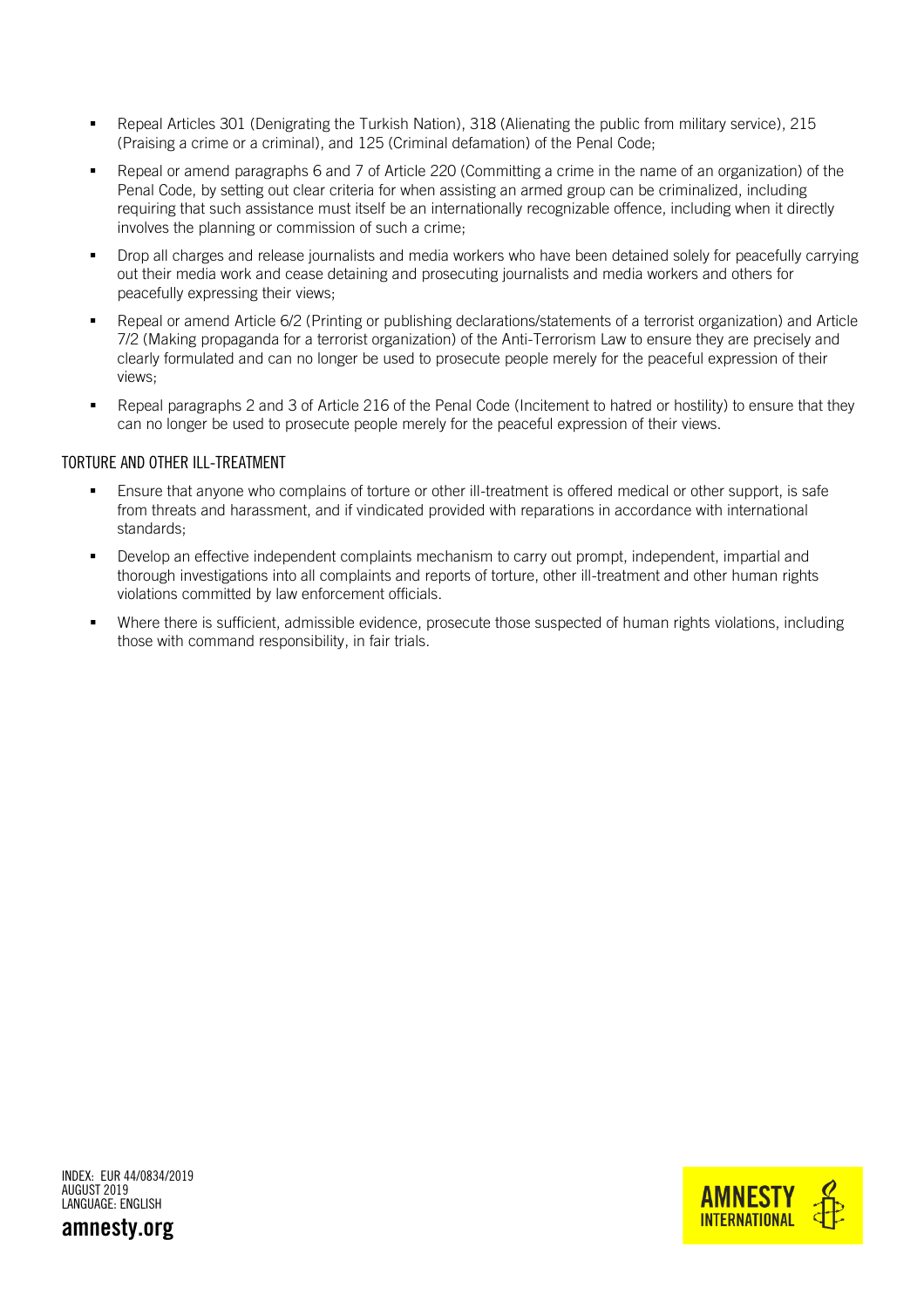<span id="page-14-0"></span>

## AMNESTY INTERNATIONAL DOCUMENTS FOR FURTHER REFERENCE<sup>51</sup>

*Turkey: Deterioration of human rights situation must be addressed by the Human Rights Council – written statement to the 36th session of the Human Rights Council*, 4 September 2017, IOR 40/7043/2017

### INDEPENDENCE OF JUDICIARY, ARBITRARY DETENTIONS AND ABUSIVE PROSECUTIONS

*Turkey Decriminalize Dissent: Time to Deliver on the Right to Freedom of Expression,* 27 March 2013, EUR 44/001/2013

*Turkey: Rights must be respected in aftermath of failed coup*, 16 July 2016, EUR 44/4463/2016

*Turkey crackdown by the numbers: Statistics on brutal backlash after failed coup*, 26 July 2016

*Turkey: State of emergency provisions violate human rights and should be revoked,* 19 October 2016, EUR 44/5012/2016

*Turkey: Prosecution of 11 human rights defenders*, 20 October 2017.

*Turkey: Weathering the storm: Defending human rights in Turkey's climate of fear,* 26 April 2018, EUR 44/8200/2018

*Turkey: Court's decision to re-detain lawyers adds credence to allegations that their prosecutions is politically motivated*, 27 September 2018, EUR 44/9149/2018

*Turkey: Conviction of lawyers deals heavy blow to right to fair trial and legal representation*, 20 March 2019

*Turkey: Gezi Park trial lacks any evidence of criminal activity and must be dropped*, 21 June 2019.

#### SUMMARY DISMISSALS FROM PUBLIC SERVICE AND LACK OF AN EFFECTIVE REMEDY

*Turkey: No end in sight: Purged public sector workers denied a future in Turkey*, 22 May 2017

*Turkey: Purged beyond return? No remedy for Turkey's dismissed public sector workers*, 25 October 2018, EUR 44/9210/2018

### FREEDOM OF EXPRESSION, ASSOCIATION AND RIGHT TO PEACEFUL ASSEMBLY

*Turkey: Temporary closure of Özgür Gündem latest blow to freedom of expression,* 19 August 2016, EUR 44/4697/2016.

*Urgent Action: Turkey: Massive crackdown on media in Turkey*, 8 November 2016, EUR 44/5112/2016

*Urgent Action: Turkey: Further information: Turkey permanently closes hundreds of NGOS*, 23 November 2016, EUR 44/5208/2016

*Turkey: Journalism is not a crime: Crackdown on media freedom in Turkey*, 3 May 2017, EUR 44/6055/2017

*Urgent Action: Turkey: Students detained for anti-war protest*, 28 March 2018, EUR 44/8142/2018

*Turkey: For journalists, Turkey has become a dungeon*, 3 May 2018

*Urgent Action: Turkey: Detained rapper accused of promoting drugs: Sercan İpekcioğlu ('Ezhel'),* 1 June 2018, EUR 44/8512/2018

*Turkey: Istanbul Pride march must go ahead unhindered*, 28 June 2018, EUR 44/8693/2018

 $51$  All these documents are available on Amnesty International's website: amnesty.org



INDEX: EUR 44/0834/2019 AUGUST 2019 LANGUAGE: ENGLISH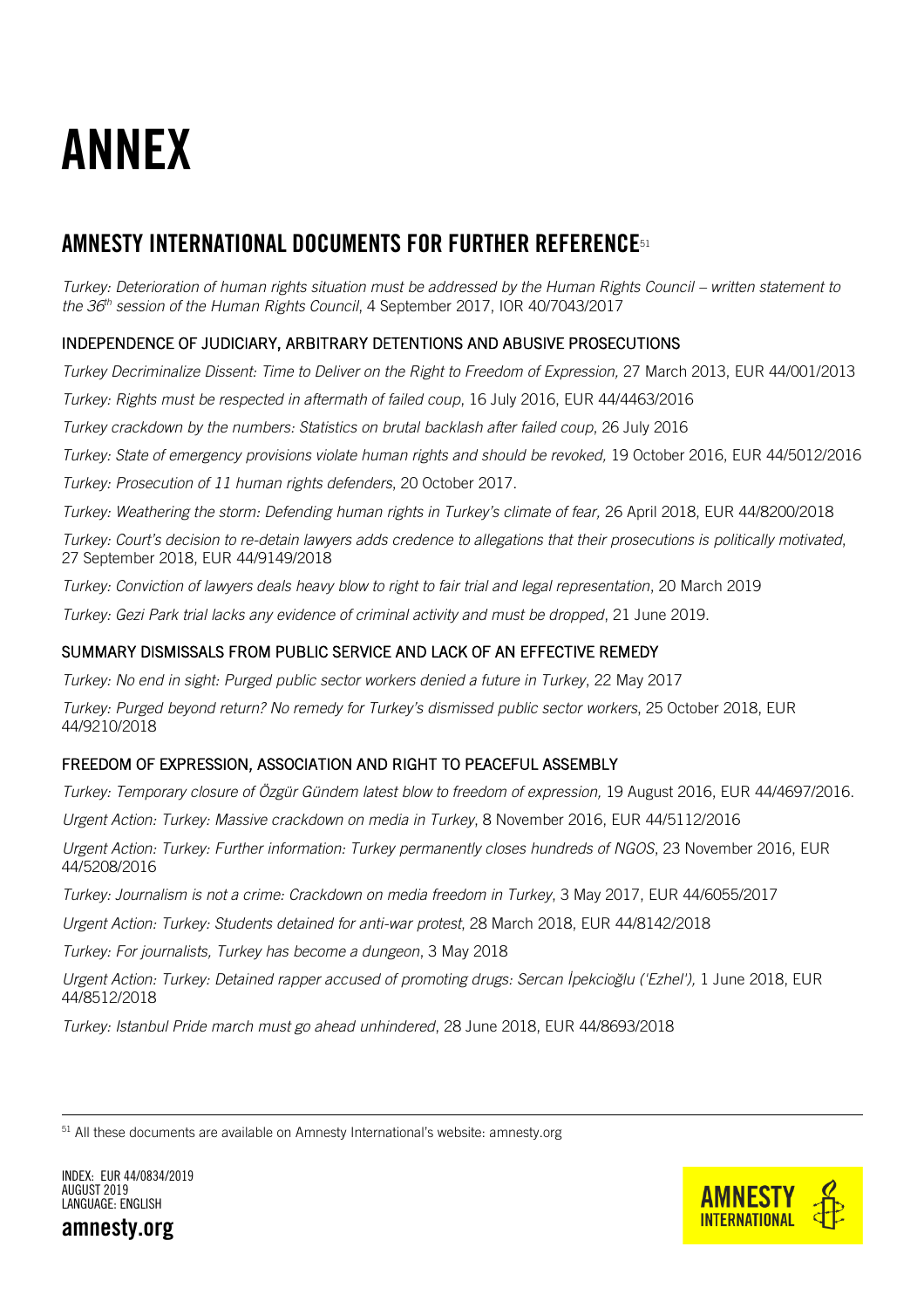*Turkey: Conviction of six Zaman journalists* "sends further shock through an already devastated media landscape", 6 July 2018

*Turkey: Authorities must ensure relatives of people forcibly disappeared can continue with their peaceful weekly vigil*, 29 August 2018, EUR 44/9009/2018

*Urgent Action: Turkey: Further information: Students detained for insulting the President: Released but still facing charges,* 3 September 2018, EUR 44/9025/2018

*Turkey: Detention of protesting construction workers an attempt to stifle legitimate protest*, 19 September 2018

*Turkey: Crackdown on civil society continues with full force despite end of state of emergency*, 16 November 2018, EUR 44/9419/2018

*Workers arrested in Turkey for protesting conditions at airport construction site must be released*, 5 December 2018

*Turkey: Courts being used to strangle media freedom*, 19 February 2019

*Turkey: First academic to go to prison for signing a peace petition in a flagrant breach of freedom of expression*, 20 April 2019, EUR 44/0290/2019

*Turkey: Rights defenders tried for standing up for press freedom, must be acquitted*, 15 July 2019.

*Urgent Action: Turkey: Further information: Authorities unlawfully restrict Pride marches*, 16 July 2019, EUR 44/0713/2019

#### TORTURE AND OTHER ILL-TREATMENT

*Turkey: Independent monitors must be allowed to access detainees amid torture allegations*, 24 July 2016

*Urgent Action: Turkey: Authorities must immediately investigate torture allegations of student protesters*, 11 June 2018, EUR 44/8567/2018

*Urgent Action: Turkey: Dozens at risk of torture in police detention*, 24 May 2019, EUR 44/0440/2019

INDEX: EUR 44/0834/2019 AUGUST 2019 LANGUAGE: ENGLISH